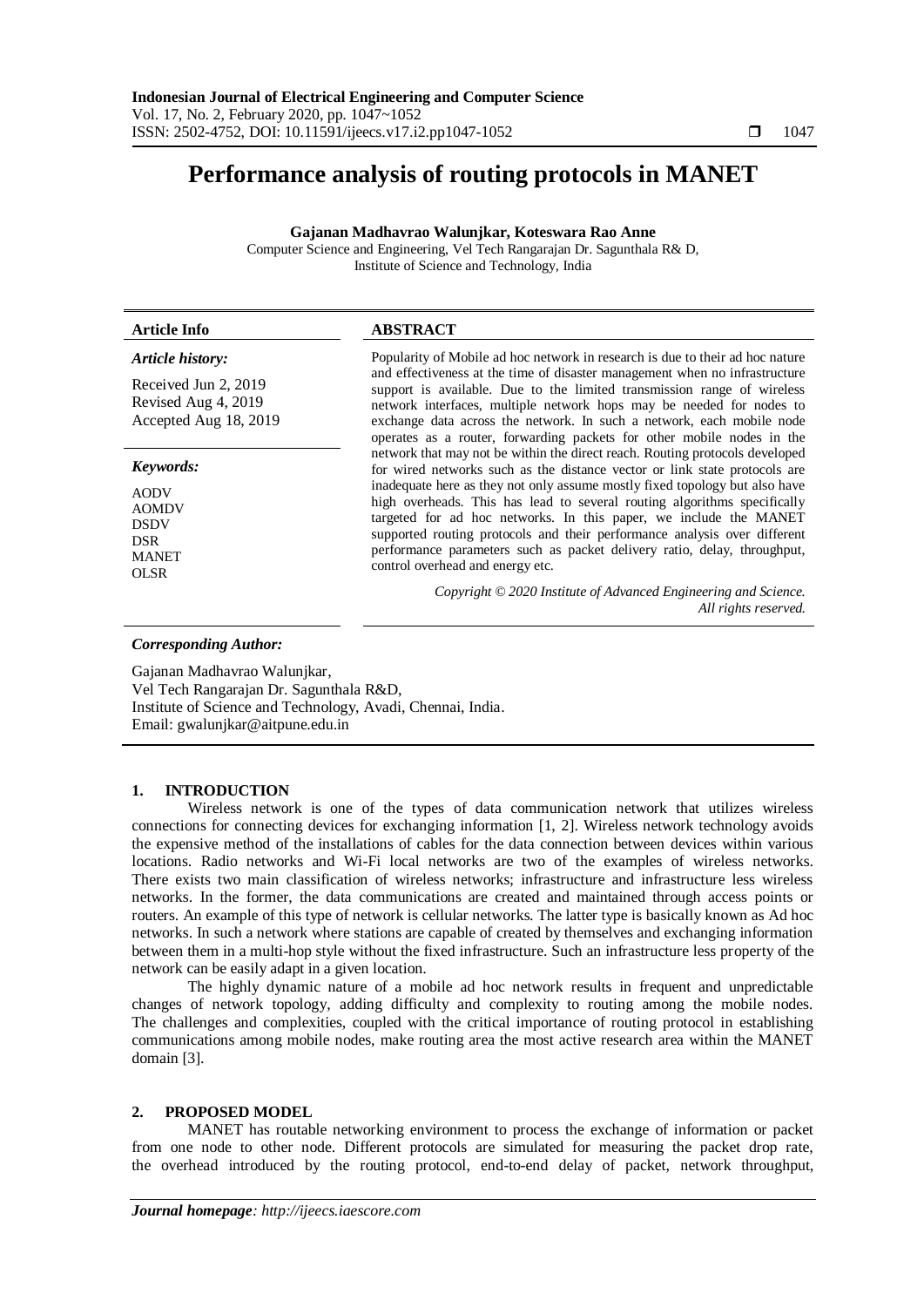energy efficiency etc [4]. MANET Routing Protocols are typically subdivided into two main categories: Proactive Routing Protocols [5] and Reactive Routing Protocols [6]. Proactive protocols constantly analyze the network topology and gather information from it by the exchange of information among the various nodes. This means that when any route from a source to a destination is required it is available immediately. Proactive protocols essentially store routing information in one or more tables and hence they are known as table driven routing protocols [7]. Proactive protocols are Destination Sequenced Distance vector (DSDV) [8, 9], Optimum Link State Routing Protocol (OLSR), Wireless Routing Protocols (WRP). Reactive routing protocols also known as on-demand protocols [10, 11] mainly minimize traffic overhead in a network. It is based on "query reply" dialog. It is not continuous but when it is needed it creates a procedure for finding one route from source to the destination. Reactive routing protocols are Dynamic Source Routing (DSR), Ad Hoc On Demand Distance Vector (AODV) [12, 13], Ad Hoc On Demand Multipath Distance Vector (AOMDV).

Hybrid Routing Protocols-Hybrid Routing is the combination of Proactive and Reactive protocols. This protocol is used mainly in hierarchical routing. As it is hierarchical, so the high-level nodes consume more power and memory to maintain more information of routing. Zone-Based Hierarchical Link-State Routing Protocol (ZRP) is the example of hybrid protocol.

DSDV is one of the earliest protocols developed for ad hoc networks. The main idea in DSDV [14] is the use of destination sequence numbers to achieve loop freedom without any inter-nodal coordination. DSDV also uses triggered incremental routing updates between periodic full updates to quickly propagate information about route changes. DSDV maintains route entries only when required. Optimized Link State Routing (OLSR) [15] is based on link state routing where the link state information is exchanged among all other nodes in the network. The Dynamic Source Routing Protocol (DSR) [16] is characterized by the use of source routing. That is, the sender knows the complete hop-by-hop route to the destination. These routes are stored in a route cache. Ad Hoc on Demand Distance Vector Routing (AODV) is pure on-demand routing protocol. AODV uses traditional routing tables, one entry per destination [17]. AOMDV is multi path protocol which is basically extension of AODV protocol [18]. AODMV contains multiple route entries in routing tables which efficiently selects another path when required.

In performance comparision, mobility model also plays vital role. Frequently used mobility model is Random Waypoint Mobility Model (RWMM) in which nodes movement are independent towards random destination and with different velocity. To simulate the desired work, network simulator 2.34 is used. NS2 is discrete event simulator, uses C++ and OTcl languages [19, 20]. In desired simulation environment, the MANET nodes use constant bit rate (CBR) traffic sources when they send data to the Internet domain. In the simulation environment, the mobile nodes move according to our selected random waypoint mobility model. We have generated the movement scenario files using the setdest program and traffic is generated using cbrgen utility. The total duration of each simulation run is 200 seconds. Thus for simulation network parameters listed below in Table 1 are used.

|                            | Table 1. Billiamon I alameters Osca for Amarysis |
|----------------------------|--------------------------------------------------|
| Parameter                  | Value                                            |
| Number of nodes            | 10 to $100$ nodes                                |
| Mobility model             | Random Way Point Mobility Model                  |
| Simulation time            | 200 s                                            |
| <b>Topology Size</b>       | $1000 \text{ m} \times 1000 \text{ m}$           |
| Routing protocols analysed | DSDV, DSR, AODV, AOMDV, OLSR                     |
| Packet size                | 512 bytes                                        |

Table 1. Simulation Parameters Used for Analysis

### **3. RESULTS AND DISCUSSION**

The different performance metrics used for analysis of routing protocols for MANET are packet delivery ratio, end to end delay, routing overhead, throughput and energy consumed [21] etc. Packet delivery ratio is the ratio of the number of delivered data packet to the destination. A greater value of the packet delivery ratio means a better performance of the protocol [22-24]. AODV and DSR protocols provides highest packet delivery ratio. It is found that DSDV provides very low packet delivery ratio due to the frequent route failures and its proactive nature. Figure 1 shows a graph of the packet delivery ratio for 50 nodes MANET with random mobility by varying interval. Table 2 specifies packet delivery ratio values for different intervals.

End-to-end delay is the average time taken by a data packet to arrive at the destination [25, 26]. Only the data packets that are successfully delivered to the destinations are counted. A lower value of end-toend delay means a better performance of the protocol. DSDV routing protocol provide very low delivery time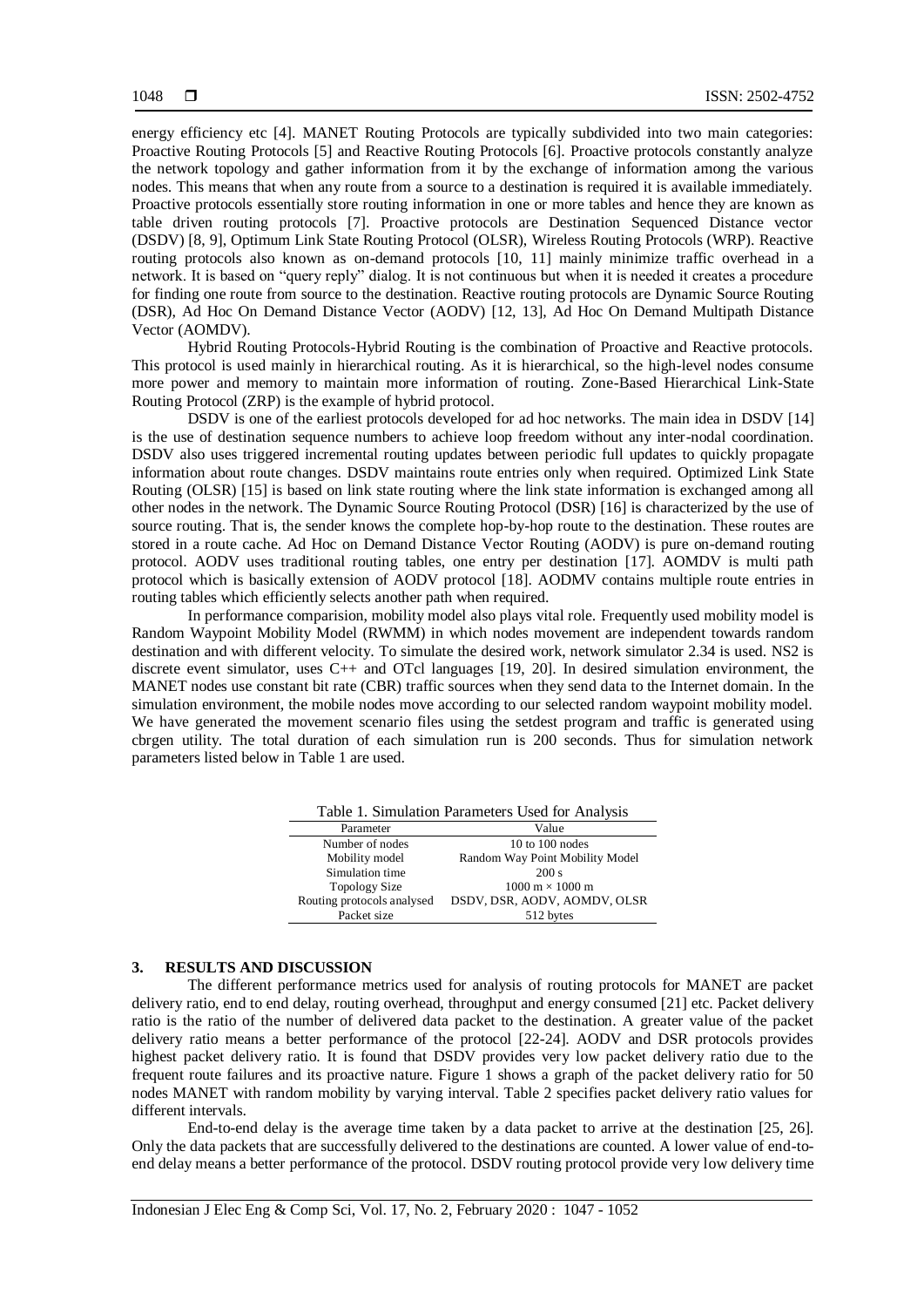in less traffic network. AODV is worst in case of delivery time. Figure 2 shows a graph of the delay for 50 nodes MANET with random mobility by varying interval. Table 3 specifies delay values for different intervals.





Table 2. Interval vs. PDR for 50 Nodes Mobile ad

| Hoc Network with Random Mobility |       |       |       |       |       |  |  |
|----------------------------------|-------|-------|-------|-------|-------|--|--|
| Interval                         | 0.02  | 0.04  | 0.06  | 0.08  | 0.10  |  |  |
| <b>AODV</b>                      | 72.36 | 99.75 | 99.12 | 99.07 | 90.00 |  |  |
| <b>DSDV</b>                      | 24.26 | 31.99 | 41.87 | 38.06 | 24.51 |  |  |
| <b>DSR</b>                       | 57.85 | 99.81 | 98.61 | 99.63 | 99.74 |  |  |
| OLSR                             | 53.66 | 84.92 | 90.02 | 90.39 | 88.49 |  |  |
| <b>AOMDV</b>                     | 51.84 | 96.92 | 90.50 | 94.61 | 89.95 |  |  |

Table 3. Interval vs. Delay for 50 Nodes Mobile ad

| hoc Network with Random Mobility |      |      |      |      |      |  |  |  |
|----------------------------------|------|------|------|------|------|--|--|--|
| Interval                         | 0.02 | 0.04 | 0.06 | 0.08 | 0.10 |  |  |  |
| <b>AODV</b>                      | 0.34 | 0.10 | 0.07 | 0.04 | 0.09 |  |  |  |
| <b>DSDV</b>                      | 1.41 | 0.03 | 0.02 | 0.02 | 0.02 |  |  |  |
| <b>DSR</b>                       | 2.48 | 0.03 | 0.03 | 0.03 | 0.03 |  |  |  |
| OLSR                             | 1.29 | 0.03 | 0.02 | 0.02 | 0.02 |  |  |  |
| <b>AOMDV</b>                     | 1.76 | 0.02 | 0.03 | 0.03 | 0.03 |  |  |  |

For successful reception of data packets to the destination, control packets are required. Control packets do not carry any useful data; In addition, they consume the bandwidth. Hence, the control overhead should be minimum. DSDV provides largest control overhead due to its proactive nature. AOMDV is multipath routing protocol, which generates large overhead whereas, OLSR provides large control overhead because of link state updates. Figure 3 shows a graph of the control overheads for 50 nodes MANET with random mobility by varying interval. Table 4 specifies packet delivery ratio values for different intervals.

Throughput is the rate at which the data is traversing a link. As we go on increasing the interval, throughput starts decreasing[27]. DSDV provides the lowest throughput while AODV provides the highest throughput. Figure 4 shows a graph of throughput for 50 nodes MANET with random mobility by varying interval. Table 5 specifies throughput values for different intervals.

Nodes in MANET have restricted energy and computing resources. The nodes low in energy level will not be in a position to complete the routing. The routing protocols have to route the packets depending on the MANET constraints such as limited battery power in addition to the optimum path. The limited battery supply to mobile node in MANET, forces the routing protocols to minimize the energy consumption and maximize the network life time. Hence energy efficiency is one of the main problems in a MANET, especially in designing a routing protocol. Figure 5 shows a graph of the average energy consumption for 50 nodes MANET with random mobility by varying interval. Table 6 specifies average energy consumption values for different intervals.

Figure 6 shows a graph of the residual energy for 50 nodes MANET with random mobility by varying interval. Table 4 specifies residual energy values for different intervals.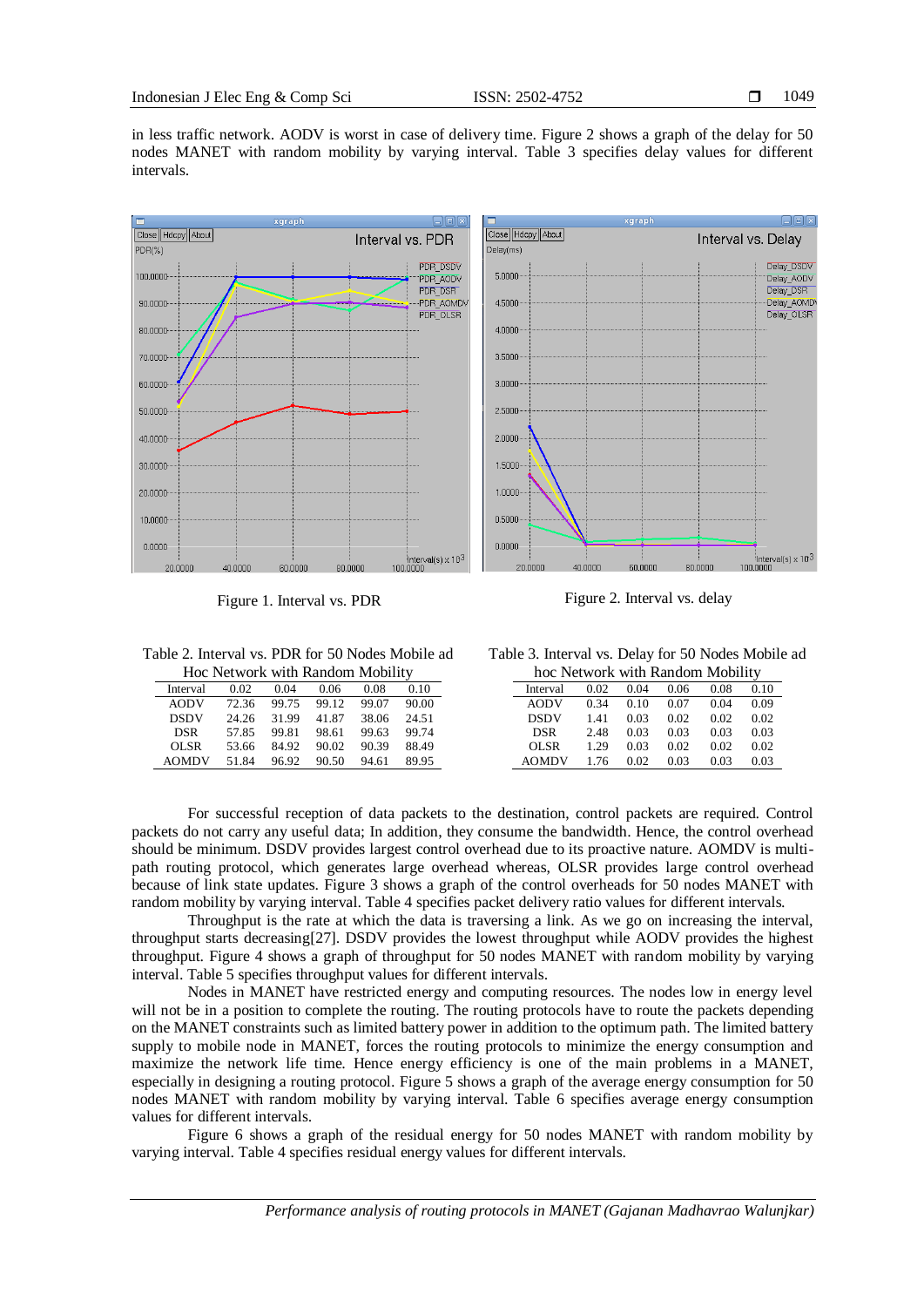#### 1050



Figure 3. Interval vs. control overheads Figure 4. Interval vs. throughput



Table 4. Interval vs. Control Overheads for 50 Nodes Mobile ad hoc Network with Random

| Mobility     |       |       |       |       |       |  |  |
|--------------|-------|-------|-------|-------|-------|--|--|
| Interval     | 0.02  | 0.04  | 0.06  | 0.08  | 0.10  |  |  |
| <b>AODV</b>  | 14578 | 1409  | 1147  | 654   | 750   |  |  |
| <b>DSDV</b>  | 2457  | 2159  | 2170  | 2098  | 2085  |  |  |
| <b>DSR</b>   | 5333  | 180   | 278   | 92    | 102   |  |  |
| OL SR        | 23036 | 23828 | 24574 | 24659 | 24763 |  |  |
| <b>AOMDV</b> | 11093 | 10036 | 10238 | 10104 | 10195 |  |  |

| Table 5. Interval vs. Throughput for 50 Nodes Mobile ad |  |
|---------------------------------------------------------|--|
| hoc Network with Random Mobility                        |  |

| <u>HOC TYCLWOLK WILLI INAHUOHI IVIODHILY</u> |        |        |       |       |       |  |  |  |
|----------------------------------------------|--------|--------|-------|-------|-------|--|--|--|
| Interval                                     | 0.02   | 0.04   | 0.06  | 0.08  | 0.10  |  |  |  |
| <b>AODV</b>                                  | 154001 | 101909 | 70334 | 52729 | 38325 |  |  |  |
| <b>DSDV</b>                                  | 51633  | 34052  | 29713 | 20257 | 10437 |  |  |  |
| <b>DSR</b>                                   | 118726 | 102244 | 67347 | 51043 | 40890 |  |  |  |
| OL SR                                        | 114218 | 90381  | 63874 | 48108 | 37683 |  |  |  |
| <b>AOMDV</b>                                 | 110346 | 103149 | 64216 | 50355 | 38304 |  |  |  |
|                                              |        |        |       |       |       |  |  |  |



Figure 5. Interval vs. Avg. energy Figure 6. Interval vs. residual energy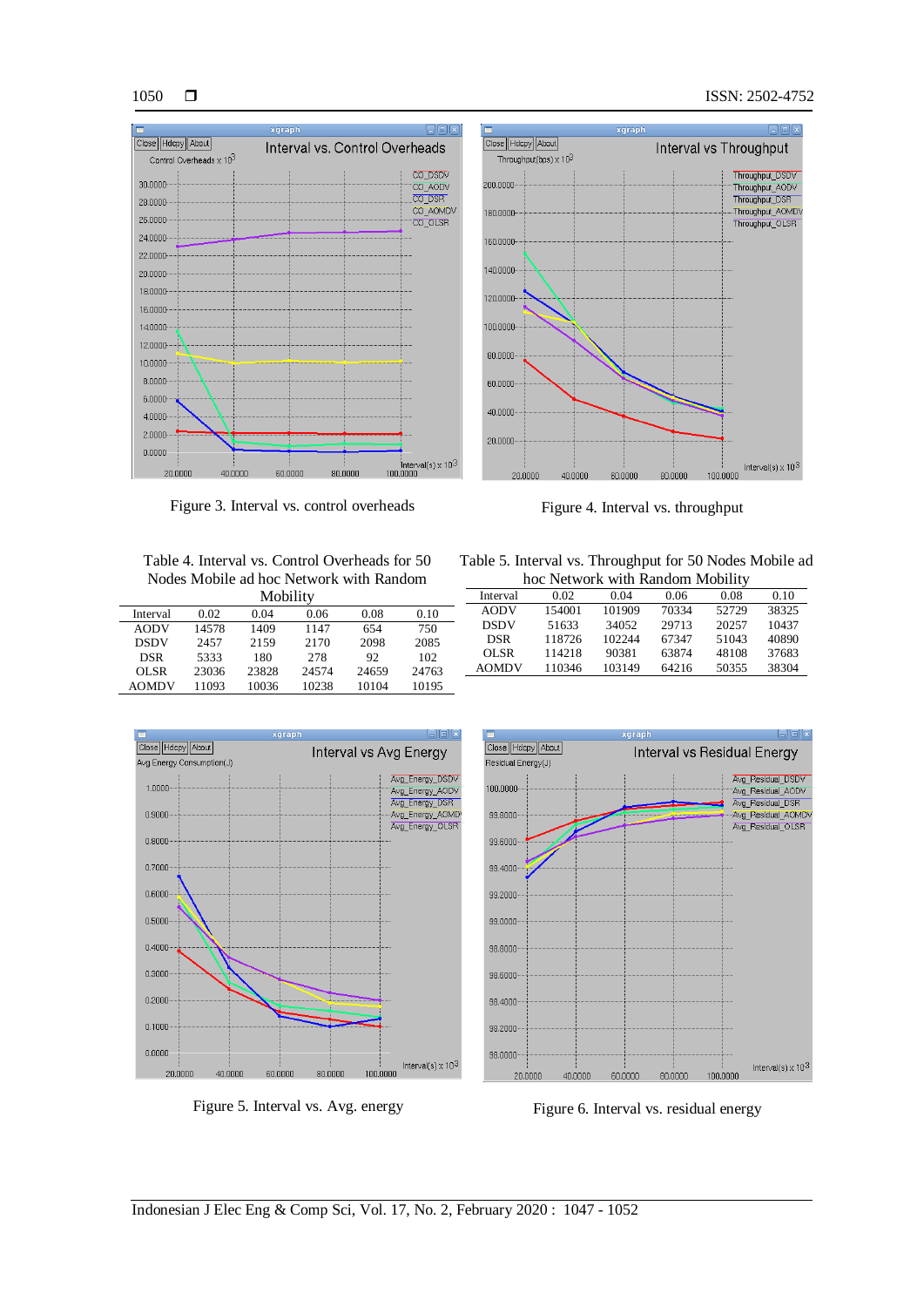| Mobile ad hoc Network with Random Mobility |       |       |       |       |       |          | Mobile ad hoc Network with Random Mobility |       |       |       |       |
|--------------------------------------------|-------|-------|-------|-------|-------|----------|--------------------------------------------|-------|-------|-------|-------|
| Interval                                   | 0.02  | 0.04  | 0.06  | 0.08  | 0.10  | Interval | 0.02                                       | 0.04  | 0.06  | 0.08  | 0.10  |
| <b>AODV</b>                                | 0.590 | 0.250 | 0.221 | 0.118 | 0.128 | AODV     | 99.40                                      | 99.74 | 99.77 | 99.88 | 99.87 |
| <b>DSDV</b>                                | 0.362 | 0.198 | 0.144 | 0.112 | 0.090 | DSDV     | 99.63                                      | 99.80 | 99.85 | 99.88 | 99.90 |
| <b>DSR</b>                                 | 0.728 | 0.282 | 0.263 | 0.171 | 0.122 | DSR      | 99.27                                      | 99.71 | 99.73 | 99.82 | 99.87 |
| <b>OLSR</b>                                | 0.550 | 0.361 | 0.278 | 0.226 | 0.200 | OLSR     | 99.44                                      | 99.63 | 99.72 | 99.77 | 99.79 |
| <b>AOMDV</b>                               | 0.588 | 0.361 | 0.276 | 0.190 | 0.176 | AOMDV    | 99.41                                      | 99.63 | 99.72 | 99.81 | 99.82 |

Table 6. Interval vs. Avg. Energy for 50 Nodes

Table 7. Interval vs. Residual Energy for 50 Nodes

#### **4. CONCLUSION**

In this paper, performance analysis of existing routing protocols such as DSDV, OLSR, AODV, AOMDV and DSR is implemented. Various performance metrics such as packet delivery ratio, delay, throughput, control overhead and energy are used. The results obtained from analysis of various proactive and on-demand routing protocols shows, for low loads and low mobility, proactive protocols DSDV gives better results. End-to-end delay is less in DSDV protocols. Packet delivery ratio is highest in case of AODV and DSR Protocols. For high traffic, AODV and DSR protocols are more suitable as they generate less control overhead due to their reactive nature. AODV, AOMDV and DSR protocols provides high throughput while DSDV protocol provides less throughput irrespective of the traffic present on the network. Average energy consumption is less in DSDV protocols as compared with AODV and DSR. Thus DSDV protocol minimizes the energy consumption and maximizes the network life time.

#### **REFERENCES**

- [1] Y. Zhang and Y. Shi, "Tactical Wireless Network Visualization: Requirements and Representations," 2018, *IEEE Third International Conference on Data Science in Cyberspace (DSC)*, Guangzhou, China, pp. 740-743, 2018.
- [2] Wan Aida Nadia Wan Abdullah et al, "Impact of Clustering in AODV Routing Protocol for Wireless Body Area Network in Remote Health Monitoring System", *Indonesian Journal of Electrical Engineering and Computer Science (IJEECS)* Vol. 13, No. 2, pp. 689-695, Feb 2019.
- [3] P. Bellavista, G. Cardone, A. Corradi and L. Foschini, "Convergence of MANET and WSN in IoT Urban Scenarios," in *IEEE Sensors Journal*, vol. 13, no. 10, pp. 3558-3567, Oct 2013.
- [4] W. A. Hussein, B. M. Ali, M. F. A. Rasid and F. Hashim, "Design and Performance Analysis of High Reliability-Optimal Routing Protocol for Mobile Wireless Multimedia Sensor Networks," 2017 *IEEE 13th Malaysia International Conference on Communications (MICC)*, Johor Bahru, pp. 136-140, 2017.
- [5] T. T. Son, H. Le Minh, G. Sexton and N. Aslam, "Self-Adaptive Proactive Routing Scheme for Mobile Ad-Hoc Networks," in *IET Networks*, vol. 4, no. 2, pp. 128-136, 3 2015.
- [6] Rahul Desai, B P Patil, "Analysis of Reinforcement Based Adaptive Routing in MANET", *Indonesian Journal of Electrical Engineering and Computer Science (IJEECS)* Vol. 2, No. 3, 2016, pp. 684-694, 2016.
- [7] Justin Sophia I, N. Rama," Improving the Proactive Routing Protocol using Depth First Iterative Deepening Spanning Tree in Mobile Ad Hoc Network", *International Journal of Electrical and Computer Engineering (IJECE)*, Vol 7, No 1: February 2017
- [8] C. E. Perkins and P. Bhagwat, "Highly dynamic Destination-Sequenced Distance-Vector routing (DSDV) for Mobile Computers," *Proc. Conf. Communication. Architectures, Protocols and Applications*, 1994, pp. 234-244.
- [9] S. Murthy and J. J. Garcia-Luna-Aceves, "An Efficient Routing Protocol for Wireless Networks," *ACM J. Mobile Networks and Applications, special issue on Routing in Mobile Communication Networks*, vol. 1, no. 2, 1996, pp. 183 – 197.
- [10] M. Imran and M. A. Qadeer, "*Evaluation Study of Performance Comparison of Topology Based Routing Protocol, AODV and DSDV in MANET,*" *2016 International Conference on Micro-Electronics and Telecommunication Engineering*, Ghaziabad, 2016, pp. 207-211.
- [11] N. Meghanathan, "A Location Prediction-Based Reactive Routing Protocol to Minimize the Number of Route Discoveries and Hop Count per Path in Mobile Ad Hoc Networks," in *The Computer Journal*, vol. 52, no. 4, pp. 461-482, July 2009.
- [12] AL-Gabri Malek, Chunlin LI, Layuan Li , "Improving ZigBee AODV Mesh Routing Algorithm Topology and Simulation Analysis", *TELKOMNIKA Indonesian Journal of Electrical Engineering* Vol.12, No.2, February 2014, pp. 1528 ~ 1535
- [13] Shalini Singh, Rajeev Tripathi, "Performance Analysis of Extended AODV with IEEE802.11e HCCA to support QoS in Hybrid Network", *Indonesian Journal of Electrical Engineering and Computer Science (IJEECS)*, Vol 12, No 9: September 2014
- [14] Y. Fengjie, Y. Hui and Z. Ying, "Research on DSDV Routing Protocol Based on Wireless Mesh Network," 2018 Chinese Control And Decision Conference (CCDC), Shenyang, China, pp. 4292-4297. 2018.
- [15] Zhihao Ding, Pinyi Ren, Qinghe Du, "Mobility Based Routing Protocol with MAC Collision Improvement in Vehicular Ad Hoc Networks," Communications Workshops (ICC Workshops) 2018 *IEEE International Conference* on, 2018.